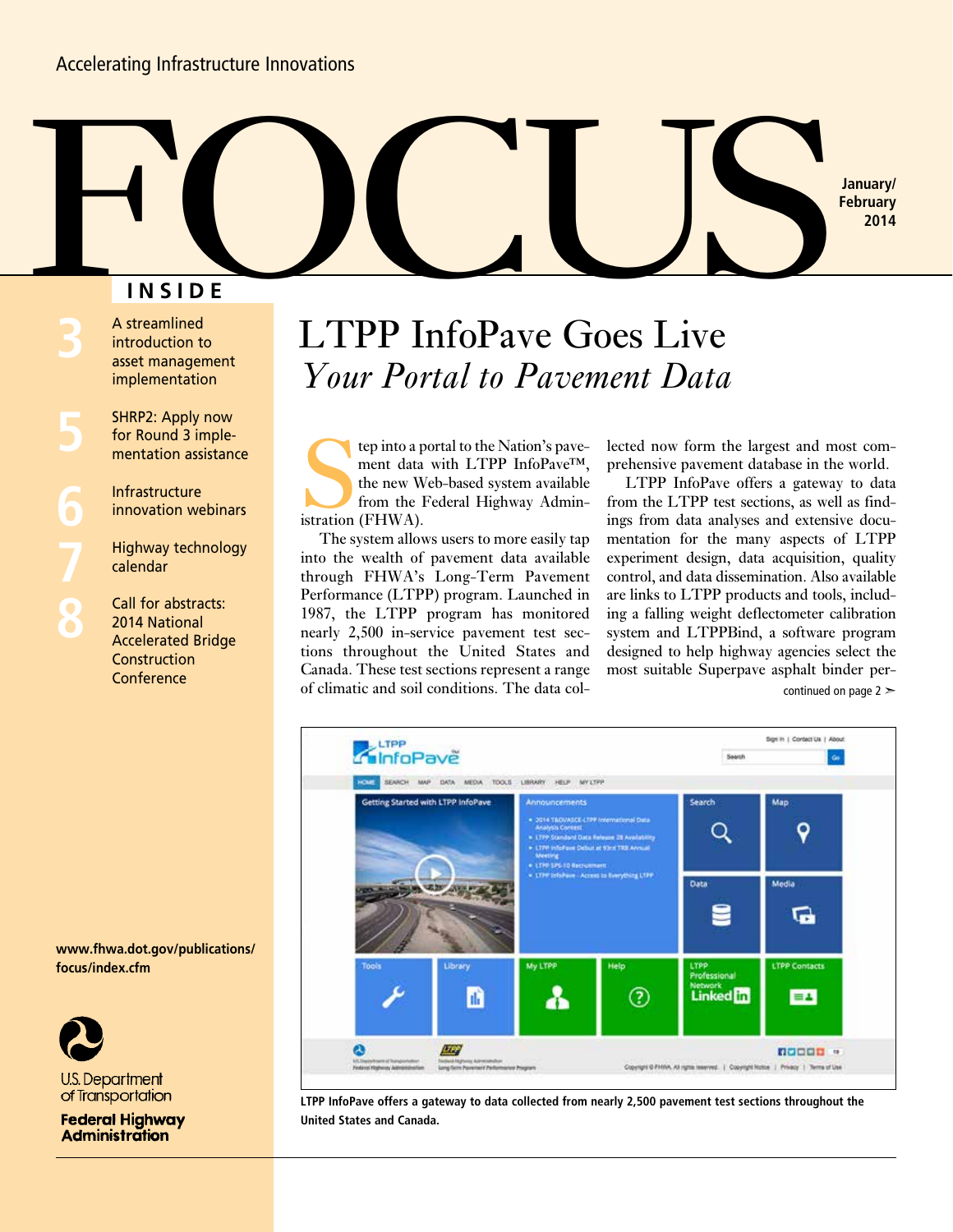**LTPP InfoPave,** continued from page 1



**Tools and products featured on LTPP InfoPave include the falling weight deflectometer calibration system.**

formance grade for a particular site. Users can also access an LTPP reference library containing more than 700 electronic documents.

"The new system provides a powerful and flexible tool that allows users at all levels from researchers and professionals to students —to explore, extract, and employ LTPP data," said Jane Jiang of FHWA.

Users have many dif-

ferent options for finding the data they need. An "LTPP Sections of Interest" feature allows visitors to narrow down the test sections that interest them. This feature also offers an overview of the various LTPP experiments and core data elements. A "Timeline" option provides the

The system allows users to more easily tap into the wealth of pavement data available through FHWA's LTPP

history of each LTPP test section, including the construction, maintenance, rehabilitation, and monitoring activities that occurred during the life of the test section. The "Data Selector" tool can be used to identify and select the desired data. Data files and documents can then be searched. Using the "Data Pivot" feature, users can filter data by different criteria. Data can also be

mapped geographically.

Also available are tools allowing users to create their own personalized data sets, summary reports, and queries, among other options. Data selections, views, and queries can be shared with other users. "With LTPP InfoPave, the

#### Participate in the 2014 LTPP International Data Analysis Contest

Make plans now to participate in the 2014 Long-Term Pavement Performance (LTPP) International Data Analysis Contest. The contest is designed to encourage university students, professors, and highway agency engineers from around the world to get involved in using the LTPP database. This year's theme is "Use LTPP InfoPave to Evaluate a Question or Concern for Your Region or State."

The contest is sponsored by the Federal Highway Administration and the American Society of Civil Engineers' Transportation and Development Institute. Submissions are due by July 31, 2014. To view the contest guidelines, visit www.asce.org/tdi. Winners will be recognized at the 94th Transportation Research Board Annual Meeting in Washington, D.C., in January 2015.

**program.** Using the "Data Pivot" universe of LTPP data is at your fingertips," said Jiang.

> To start exploring LTPP InfoPave, visit www.infopave.com. Visitors will also find information on LTPP InfoPave Mobile, a companion application for smart phones. For more information about the new system or the LTPP program, contact the LTPP Customer Support Service Center, 202-493-3035 (email: ltppinfo@ dot.gov).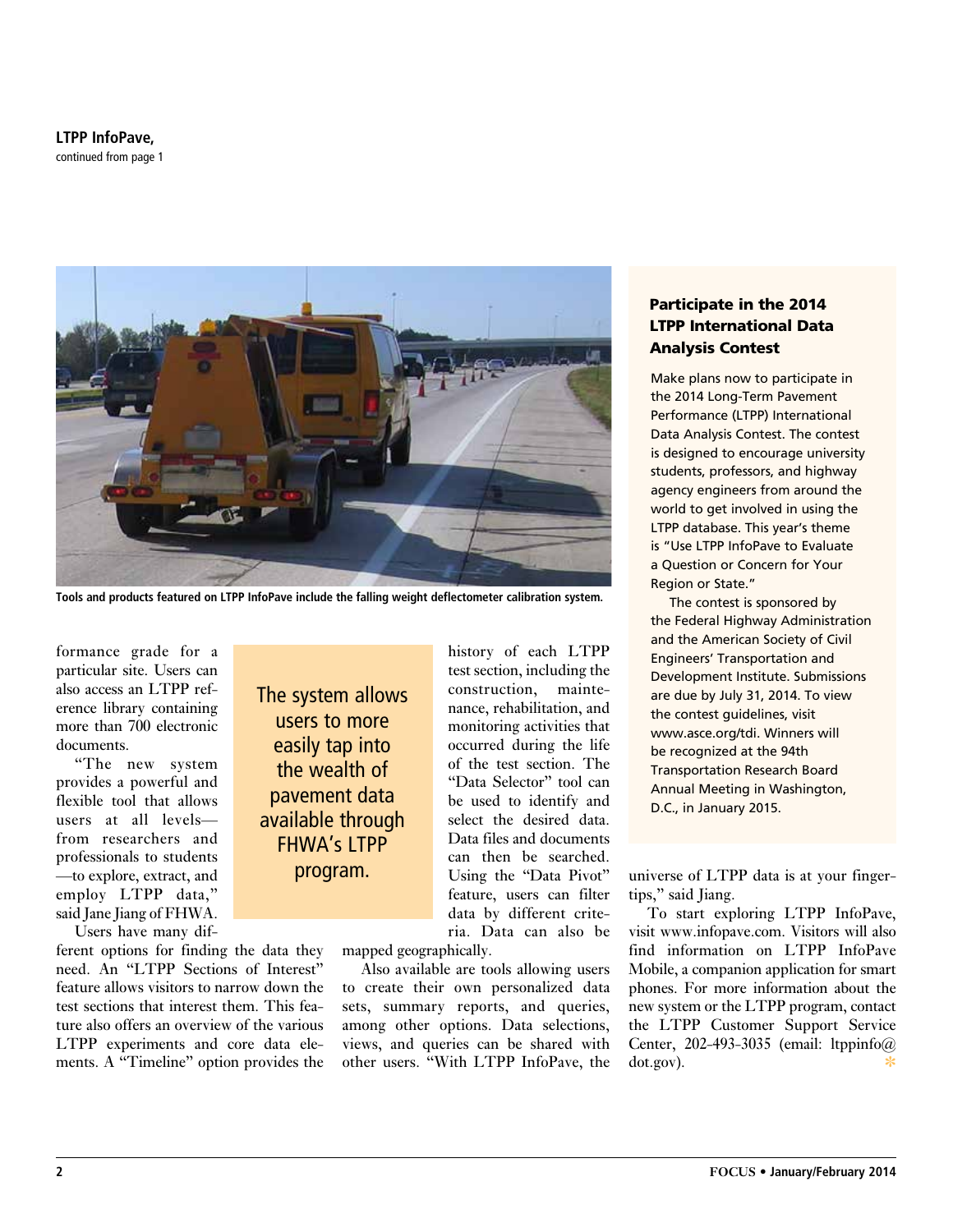## A Streamlined Introduction to Asset Management Implementation

new Executive Summary to the<br>
AASHTO Transportation Asset<br>
Management Guide—A Focus on<br>
Implementation offers transpor-<br>
tation agencies and others a streamlined *AASHTO Transportation Asset Management Guide—A Focus on Implementation* offers transporintroduction to using asset management to meet the demands of a rapidly changing transportation business environment. These demands include greater accountability in the effective use of Federal funds; an increased relationship between performance and funding; and more sustainable transportation solutions.

Developed by the American Association

The new Executive Summary is designed to reach a broader audience within transportation agencies, increasing awareness of asset management.

of State Highway and Transportation Officials (AASHTO) and Federal Highway Administration (FHWA), the Executive Summary is a companion to the *Transportation Asset Management Guide: A Focus on Implementation*. Released in 2011, *A Focus on Implementation* followed the first *Transportation Asset Management Guide*  issued by AASHTO in 2002. "All three documents should be read and used together, as they are complementary," said

Nastaran Saadatmand of FHWA.

The 2002 *Transportation Asset Management Guide* provides background information about transportation asset management (TAM), the advantages of using TAM, and an approach that agencies can use to identify their current status and decide where they need to focus their asset management efforts. *A Focus on Implementation*, meanwhile, presents a step-by-step roadmap of the tasks required to implement asset management in a transportation agency. Part 1 focuses on organizing and leading TAM initiatives, while Part 2 looks at TAM processes, tools, systems, and data. Part 3 features the Appendices, which include examples of asset management plans and four indepth case studies of both U.S. and international agencies' experiences in implementing TAM.

The new Executive Summary is designed to reach a broader audience within transportation agencies, increasing awareness of asset management and pro-

> viding a useful resource as agencies work to align their functions with asset management objectives.

Starting with "Setting the Direction for Asset Management," the Summary briefly highlights the steps to TAM implementation and points readers to the relevant chapters within the Guide for more detailed information. For example, as covered in Section 2 of the Guide, "Setting the Direction" includes determining agency goals and

objectives for TAM; defining the scope of TAM in the agency, including which assets are to be managed; and performing an agency self-assessment to determine the actions needed to achieve TAM improvements.

Another important step, as highlighted in Section 3 of the Guide, is "Aligning the Organization." This includes developing a comprehensive change strategy for an agency



and integrating TAM into the agency's organizational culture and business processes.

The Executive Summary condenses recommendations for preparing an asset management plan from Section 4 of the Guide. The plan should document key information, including the agency's strategic objectives or outcomes, the services that the agency delivers, and the assets required to deliver the services and their current condition and performance. Other vital information to document includes planned asset improvements, how the assets will be cost-effectively managed throughout their life cycles, and the agency's long-term financial forecasts.

Also briefly highlighted are "Processes, Tools, and Data to Support Asset Management." Topics summarized that are covered in more detail in Sections 5, 6, 7, continued on page  $4 \geq$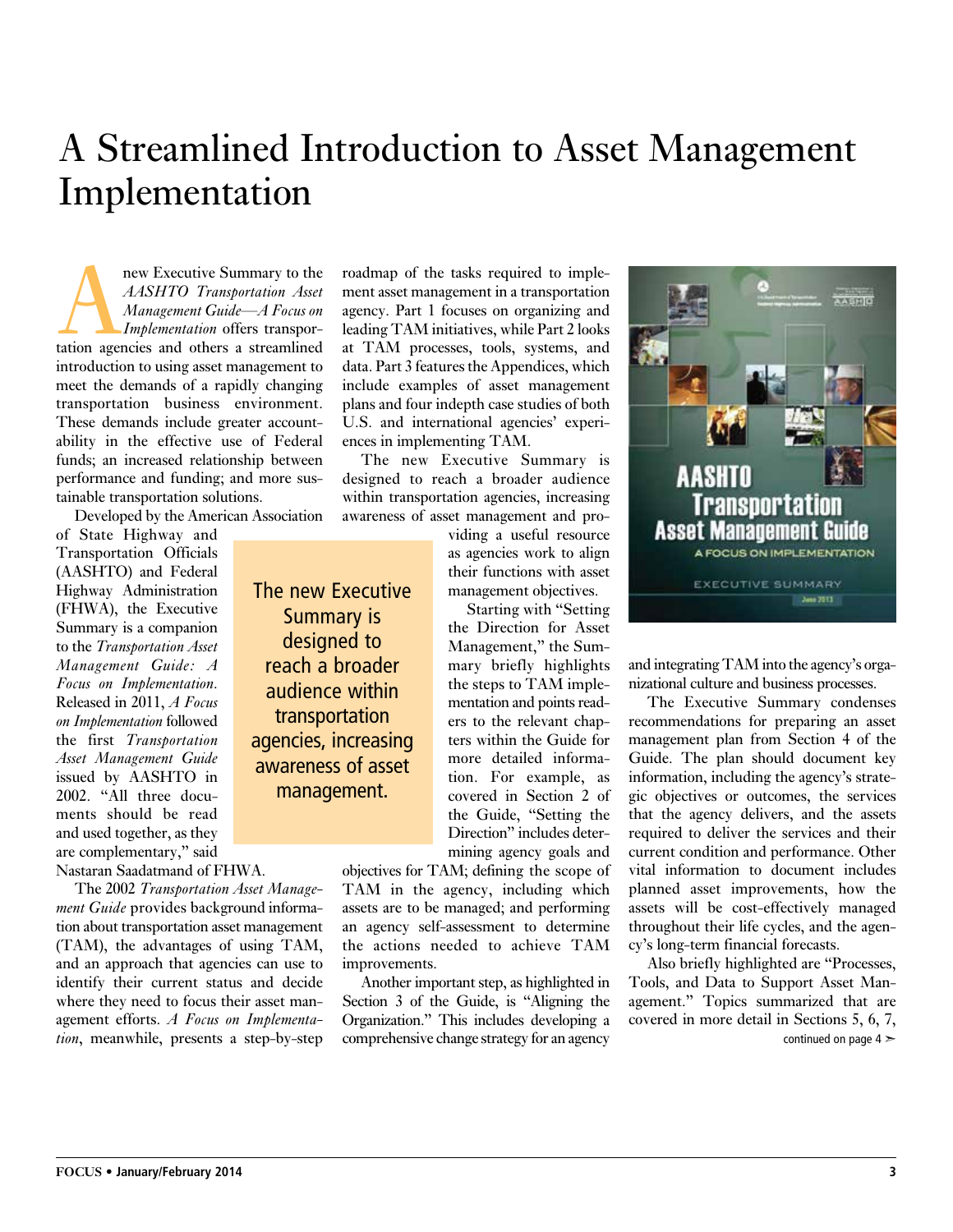#### **Asset Management Implementation,**

continued from page 3

and 8 of the Guide include strategic performance measurement, risk assessment and management, life-cycle asset management, analytical tools for asset management decisionmaking, and TAM information systems.

Agencies will also find an "Additional Information" section pointing them to resources such as a TAM gap analysis spreadsheet and case studies on asset management implementation in Colorado, Missouri, Wyoming, and New Zealand.

To download a copy of the Executive Summary (Pub. No. FHWA-HIF-13-047), visit www.fhwa.dot.gov/asset/pubs/ hif13047.pdf. To purchase the *AASHTO Transportation Asset Management Guide— A Focus on Implementation*, visit https:// bookstore.transportation.org/item\_ details.aspx?id=1757. The *Transportation Asset Management Guide* can be purchased at https://bookstore.transportation.org/ Item\_details.aspx?id=355. For more information on asset management, visit www. fhwa.dot.gov/asset, or contact Nastaran Saadatmand at FHWA, 202-366-1337 (email: nastaran.saadatmand@dot.gov).  $\ast$ 

Agencies are also pointed to resources such as case studies from Colorado, Missouri, Wyoming, and New Zealand.

#### Explore a World of Asset Management

Visit the Federal Highway Administration's (FHWA) Asset Management Web site (www.fhwa.dot.gov/asset/ index.cfm) to explore a world of transportation asset management resources. Available resources include information on training opportunities and Webinars, videos, guidance on developing transportation asset management plans, details on current FHWA projects, and links to software tools. Also featured are publications covering everything from bridge management to pavement infrastructure health to risk evaluation.

New publications include FHWA's *Practical Guide for Quality Management of Pavement Condition Data Collection*. The guide examines how transportation agencies can develop





and implement a quality management program for collecting pavement data, resulting in an effective pavement management system. Included are a Data Quality Management Plan Template and case studies from several transportation agencies. To download the guide, visit www. fhwa.dot.gov/pavement/management/ qm/data\_qm\_guide.pdf.

Also available are a series of reports on Risk-Based Transportation Asset Management. Topics include evaluating threats, managing risks to critical assets, and managing external threats. For electronic versions of the reports, visit www.fhwa.dot.gov/asset/ pubs.cfm?thisarea=risk.

To find additional publications and resources, as well as links to other useful information, visit www.fhwa. dot.gov/asset/index.cfm and start your asset management journey today.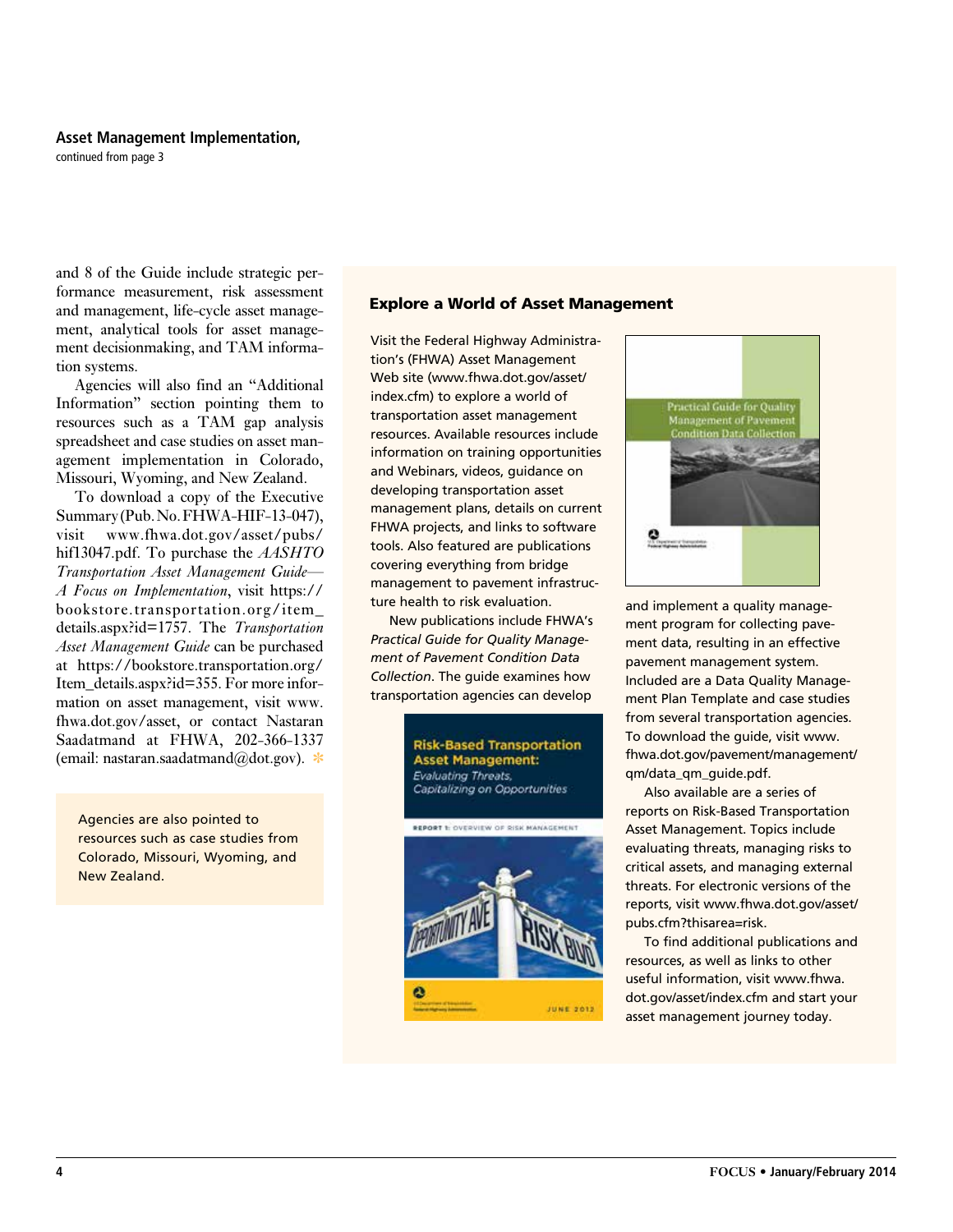## SHRP2: Apply Now for Round 3 Implementation Assistance

movative geotechnical solutions, tools<br>for constructing precast concrete<br>pavements, and strategies for manag-<br>ing utility conflicts are among the<br>products available in the third round of nnovative geotechnical solutions, tools for constructing precast concrete pavements, and strategies for managing utility conflicts are among the the second Strategic Highway Research Program (SHRP2) Implementation Assistance Program.

The Federal Highway Administration (FHWA) and American Association of State Highway and Transportation Officials (AASHTO) are accepting applications until February 14, 2014, for funding assistance to implement the new products. Round 3 recipients will be announced in March.

More than 100 research projects conducted under SHRP2 have resulted in an array of advanced tools and technologies for improving highway safety, renewal, reliability, and capacity. These tools and technologies are now being released as SHRP2 Solutions products. Funding awarded through the Implementation Assistance Program helps State transportation agencies, metropolitan planning organizations, tribal agencies, local agencies, and others as they implement new products. Depending on the product, implementation assistance is available at three participation levels: proof of concept pilot, lead adopter incentive, and user incentive. The proof of concept level offers transportation agencies opportunities to help evaluate the readiness of a product. User incentives allow agencies to assess a product, while lead adopters take on a more prominent role in communicating their experiences with the product and potentially assisting other organizations with implementation.

Round 3 products are:

- *Freight Demand Modeling and Data Improvement* (Product No. C20)— This organizational approach will help agencies in achieving improved freight data sets and freight modeling practices.
- • *GeoTech Tools* (Product No. R02)— These tools offer more than 40 geotechnical solutions to common embankment, cut slope, structure and foundation interface, and pavement foundation issues.
- *Precast Concrete Pavement* (Product No. R05)—New tools for using precast concrete pavement systems will help agencies reduce the duration of construction closures on critical roadways.
- *<i>Identifying and Managing Utility Conflicts* (Product No. R15B)— Agencies will find strategies for improving cooperation among highway and utility agencies and speeding up project completion.
- *Pavement Renewal Solutions* (Product No. R23)—Guidelines for using existing pavements in rapid construction will help extend pavement life and save money.

Online application forms, product details, tips on submitting an application, and other information are available at www. fhwa.dot.gov/goSHRP2.

Additional information on SHRP2 is available by contacting Carin Michel at FHWA, 410-962-2530 (email: goSHRP2@ dot.gov), or Pam Hutton at AASHTO, 303-  $263-1212$  (email: phutton@aashto.org).





**To learn more about SHRP2 Solutions products, visit www.fhwa.dot.gov/goshrp2.**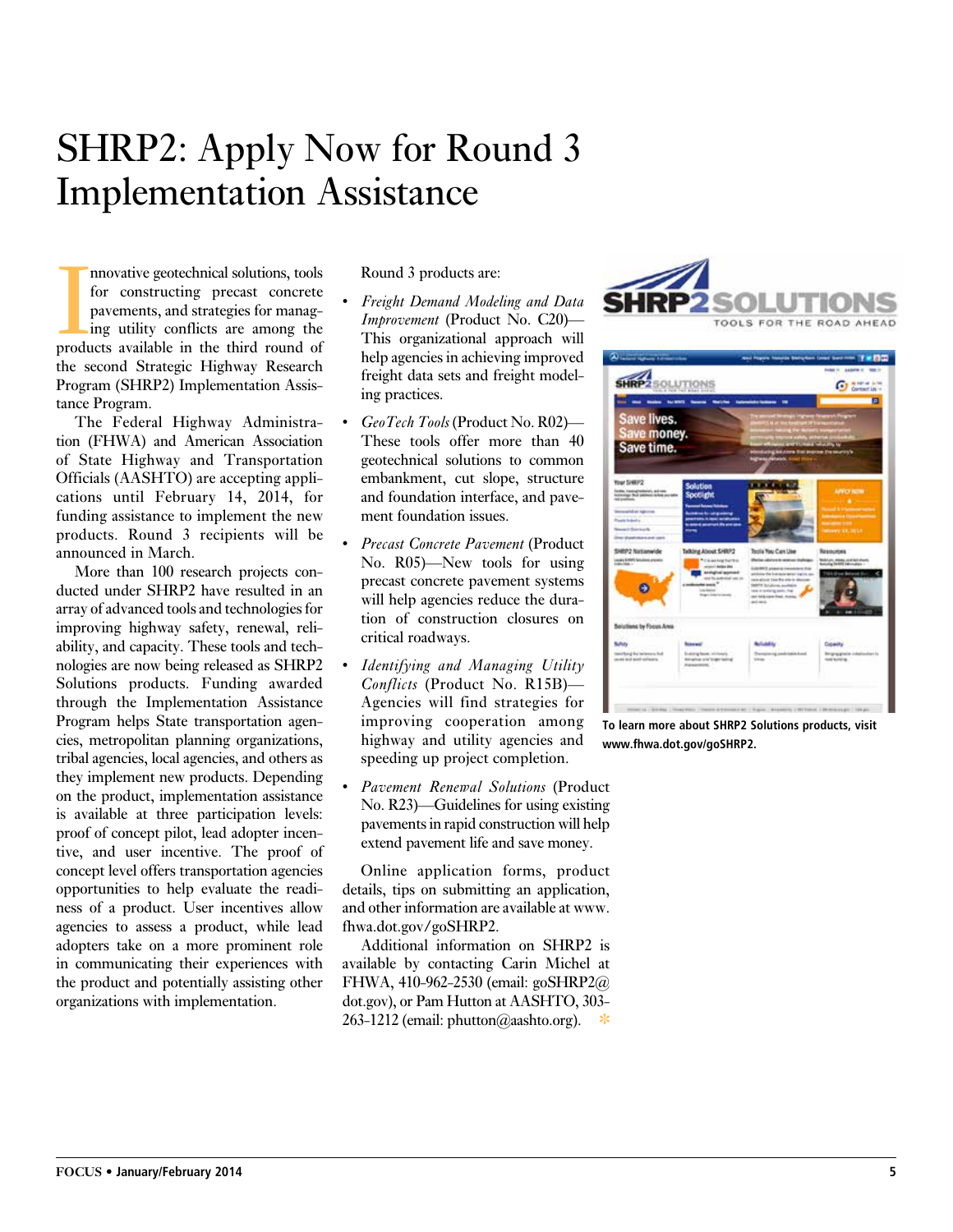## Infrastructure Innovation Webinars

*These free Webinars provide a quick introduction to the latest infrastructure innovations and technologies.* 

#### **Analytic Procedures for Determining the Impacts of Reliability Mitigation Strategies** February 18, 2014, 2–4 p.m. eastern standard time (EST)

Sponsored by the Transportation Research Board (TRB), the Webinar will explore projects under the second Strategic Highway Research Program (SHRP2) that have analyzed roadway geometric design features and the use of travel time reliability prediction models for urban freeways. This SHRP2 research has identified roadway design features that improve travel time reliability. Results of the research include new prediction models, a design guide, and an Excel®-based tool for evaluating the effect of design treatments on delay, safety, travel time reliability, and lifecycle costs and benefits. The final 30 minutes of the Webinar are reserved for participant questions.

To register, visit www.trb.org/ StrategicHighwayResearchProgram 2SHRP2/Blurbs/170156.aspx. For additional information, contact Linda Mason at TRB, 202-334-3241 (email: lmason@nas.edu).

#### **Application of 3D Models in the Construction Office**

February 19, 2014, 1–2:30 p.m. EST

The Webinar will examine how contractors use 3D engineered models in bidding on transportation construction projects and preparing for construction work. This session is third in a Federal Highway Administration (FHWA) series on 3D Engineered Models for Construction. To view the first two Webinars in the series, Over-



**More information on the FHWA Aerodynamics Program is available at www.fhwa. dot.gov/research/tfhrc/labs/ aerodynamics/index.cfm.**

view of 3D Engineered Models for Construction and Creating 3D Engineered Models, visit www.fhwa.dot. gov/construction/3d.

Upcoming Webinar topics will include Applications of 3D Models on the Construction Site, Managing and Sharing 3D Models for Construction, Overcoming Impediments to Using 3D Engineered Models for Construction, and Steps to Requiring 3D Engineered Models for Construction.

Registration is available at www.nhi. fhwa.dot.gov/resources/webconference/ viewconference.aspx?webconfid =27113. For more information, contact Douglas Townes at the FHWA Resource Center, 404-562-3914 (email: douglas.townes@dot.gov).

To view presentations and listen to a recording from the first session of FHWA's ongoing Aerodynamics Webinar series, visit https://connectdot.connect solutions.com/p2j4xxoqi15/. Held on November 25, 2013, the first session presented an overview of the FHWA Aerodynamics Program.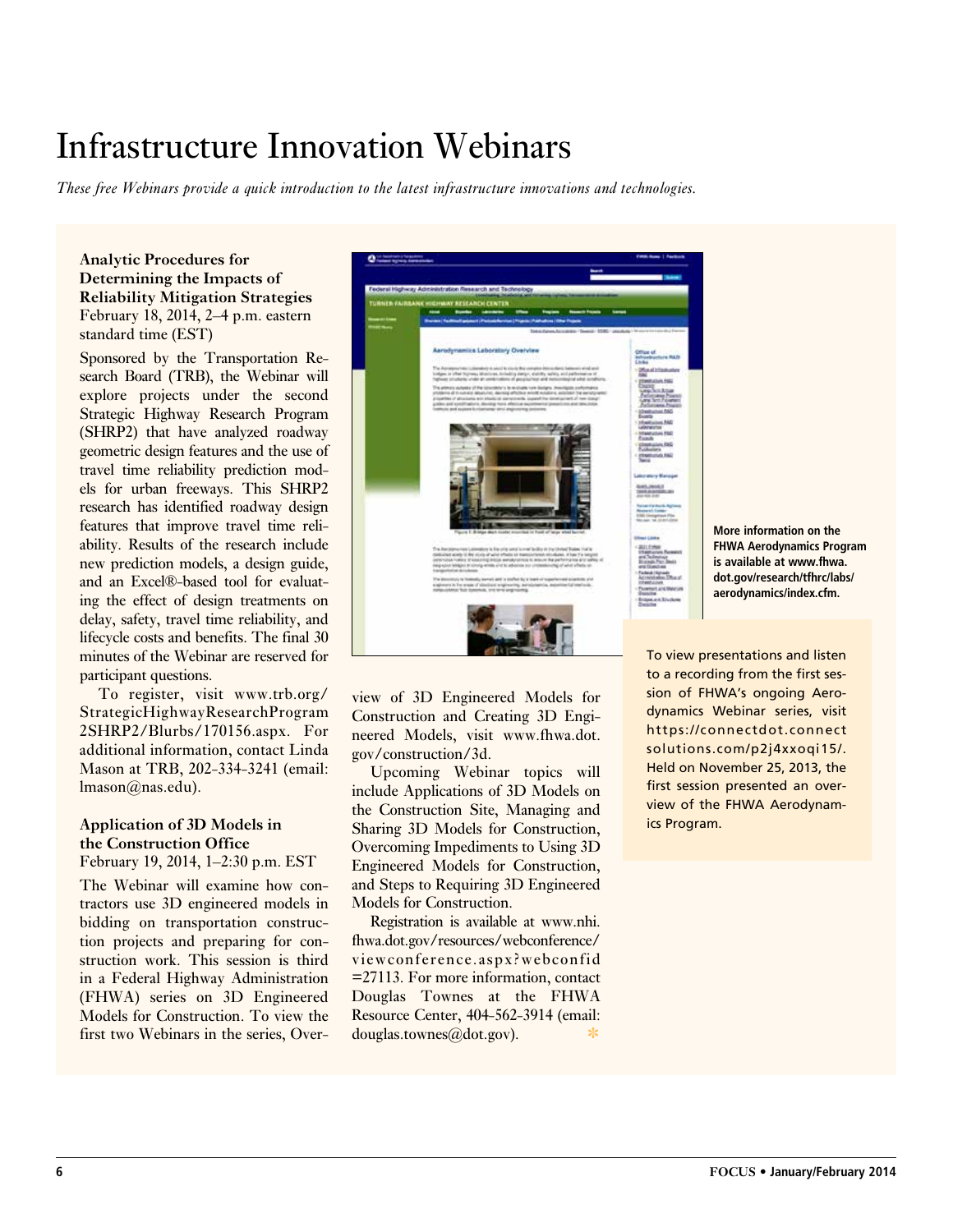## Highway Technology Calendar

*The following events provide opportunities to learn more about products and technologies for accelerating infrastructure innovations.*

#### **2014 Design-Build in Transportation Conference** March 19–21, 2014, San Jose, CA

Join transportation leaders in discussing lessons learned in the use of the designbuild project delivery method for transportation projects. Topics will include choosing the right delivery method, contracting approaches, tools and techniques that enhance collaboration, innovative financing solutions, risk allocation, and performance contracting. All modes of transportation will be featured.

*Contact:* Jerry Yakowenko at the Federal Highway Administration (FHWA), 202-366-1562 (email: gerald.yakowenko @dot.gov), or visit www.dbtranspo.com.

#### **National Bridge Preservation Partnership Conference 2014** April 21–25, 2014, Orlando, FL

Sessions will cover such topics as best practices; new materials, equipment, technologies, and research; and sustainable long-term performance. Interactive workshops will spotlight bridge preservation tools. Conference sponsors include the American Association of State Highway and Transportation Officials (AASHTO), Transportation Research Board (TRB), National Center for Pavement Preservation, and FHWA.

*Contact:* Anwar Ahmad at FHWA, 202-366-8501 (email: anwar.ahmad@ dot.gov), or visit www.nbppc2014.org.

#### **Tenth National Conference on Transportation Asset Management** April 28–30, 2014, Miami, FL

The conference is designed for transportation agencies and metropolitan planning organizations in all stages of asset management implementation. Themes will include establishment and monitoring of asset management plans, performance measures for asset management, tools and technology to assist decisionmaking, and adaptation to extreme weather events and climate change, including using risk assessment and vulnerability analysis. Strategies for overcoming barriers to asset management implementation will also be discussed. Organized by TRB, the conference is also supported by FHWA and AASHTO.

*Contact:* Steve Gaj at FHWA, 202-366- 1336 (email: stephen.gaj@dot.gov), or visit www.trb.org/conferences/ AssetManagement2014.aspx.

#### **2014 Tools of the Trade Conference** July 21–23, 2014, Burlington, VT

Sponsored by TRB, the conference will spotlight practical transportation planning techniques and tools for use by practitioners in small and mediumsized communities. Researchers, members of academia, and other members of the transportation community are also encouraged to attend. Among the topics are the project programming process, including evaluating and prioritizing projects with performance measures; financial strategies; pedestrian and bike planning; traffic operations and analysis; demand forecasting; and systems analysis. Technology applications, environmental and health issues, and freight logistics will also be featured.

*Contact:* For additional information, visit www.trbtoolsofthetrade.org/ conference/index.html.

#### **2014 National Hydraulic Engineering Conference: Designing Sustainable Infrastructure in a Changing Environment** August 19–22, 2014, Iowa City, IA

Sponsored by FHWA, in coordination with the University of Iowa, the conference will feature such topics as stream stability, watershed management, scour and bridge hydraulics, coastal engineering, climate change, hydrology, and asset management.

*Contact:* Cynthia Nurmi at the FHWA Resource Center, 404-562- 3908 (email: cynthia.nurmi@dot.gov), or visit www.uiowa.edu/~confinst/ nhec2014/index.html.

#### **2014 National Accelerated Bridge Construction Conference**

December 3–5, 2014, Miami, FL

The latest knowledge, technologies, and case studies related to accelerated bridge construction (ABC) will be spotlighted at the conference. Several workshops on ABC topics will be held December 3, followed by the conference kickoff on December 4. Cosponsored by 16 State transportation agencies, the event is organized by the Accelerated Bridge Construction University Transportation Center at Florida International University. Attendees will include State bridge engineers, design professionals, fabricators, contractors, members of academia, and representatives from federal agencies.

*Contact:* Atorod Azizinamini at Florida International University, 402-770- 6210 (email: aazizina@fiu.edu), or Ben Beerman at the FHWA Resource Center, 404-562-3930 (email: benjamin. beerman@dot.gov).